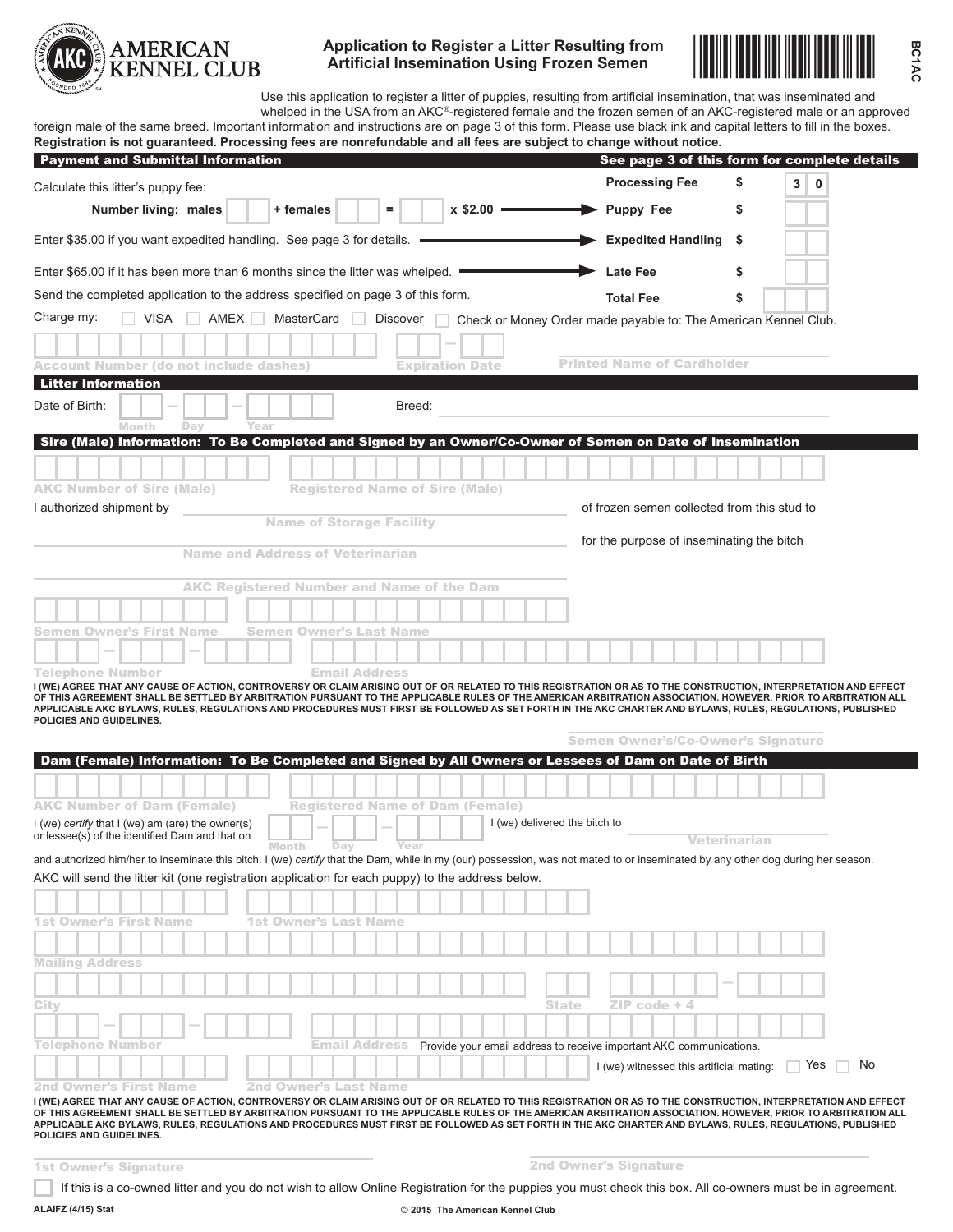# **American Kennel Club®**

**Application to Register a Litter Resulting from Artificial Insemination Using Frozen Semen**



**BC2AC**

| <b>Sire and Dam Information</b>                                               |             |                                                                                                                                                                                                                                                                                                                                                                      |              |                                   | Please reenter the registration numbers of the Sire and Dam from page 1 |
|-------------------------------------------------------------------------------|-------------|----------------------------------------------------------------------------------------------------------------------------------------------------------------------------------------------------------------------------------------------------------------------------------------------------------------------------------------------------------------------|--------------|-----------------------------------|-------------------------------------------------------------------------|
|                                                                               |             |                                                                                                                                                                                                                                                                                                                                                                      |              |                                   |                                                                         |
| <b>AKC Number of Sire (Male)</b>                                              |             |                                                                                                                                                                                                                                                                                                                                                                      |              | <b>AKC Number of Dam (Female)</b> |                                                                         |
|                                                                               |             |                                                                                                                                                                                                                                                                                                                                                                      |              |                                   |                                                                         |
|                                                                               |             | To Be Completed Only If Ownership of Dam Changed or Lease Terminated while Dam Was in Whelp (Pregnant)                                                                                                                                                                                                                                                               |              |                                   |                                                                         |
|                                                                               |             |                                                                                                                                                                                                                                                                                                                                                                      |              |                                   |                                                                         |
| <b>Owner's First Name</b>                                                     |             | <b>Owner's Last Name</b>                                                                                                                                                                                                                                                                                                                                             |              |                                   |                                                                         |
|                                                                               |             | I (we) certify that I (we) was (were) the owner(s) or lessee(s) of the identified Dam on the date the Dam was inseminated with semen from the identified Sire. I (we) certify that the<br>Dam, while in my (our) possession, was not mated to or inseminated by any other dog during her season. I (WE) AGREE THAT ANY CAUSE OF ACTION, CONTROVERSY OR CLAIM ARISING |              |                                   |                                                                         |
|                                                                               |             | OUT OF OR RELATED TO THIS REGISTRATION OR AS TO THE CONSTRUCTION, INTERPRETATION AND EFFECT OF THIS AGREEMENT SHALL BE SETTLED BY ARBITRATION PURSUANT TO THE<br>APPLICABLE RULES OF THE AMERICAN ARBITRATION ASSOCIATION. HOWEVER, PRIOR TO ARBITRATION ALL APPLICABLE AKC BYLAWS, RULES, REGULATIONS AND PROCEDURES MUST                                           |              |                                   |                                                                         |
|                                                                               |             | FIRST BE FOLLOWED AS SET FORTH IN THE AKC CHARTER AND BYLAWS, RULES, REGULATIONS, PUBLISHED POLICIES AND GUIDELINES.                                                                                                                                                                                                                                                 |              |                                   |                                                                         |
|                                                                               |             |                                                                                                                                                                                                                                                                                                                                                                      |              |                                   |                                                                         |
|                                                                               |             |                                                                                                                                                                                                                                                                                                                                                                      |              | <b>Owner's/Lessee's Signature</b> |                                                                         |
|                                                                               |             | Veterinarian's Certification: To Be Completed and Signed by the Veterinarian                                                                                                                                                                                                                                                                                         |              |                                   |                                                                         |
| I certify that on                                                             |             | I received frozen semen of the above named stud from:                                                                                                                                                                                                                                                                                                                |              |                                   |                                                                         |
| <b>Month</b>                                                                  | Day<br>Year |                                                                                                                                                                                                                                                                                                                                                                      |              |                                   |                                                                         |
|                                                                               |             |                                                                                                                                                                                                                                                                                                                                                                      |              |                                   |                                                                         |
|                                                                               |             |                                                                                                                                                                                                                                                                                                                                                                      |              |                                   |                                                                         |
| <b>Name of Storage Facility</b>                                               |             |                                                                                                                                                                                                                                                                                                                                                                      |              |                                   |                                                                         |
|                                                                               |             |                                                                                                                                                                                                                                                                                                                                                                      |              |                                   |                                                                         |
| <b>Street Address of Storage Facility</b>                                     |             |                                                                                                                                                                                                                                                                                                                                                                      |              |                                   |                                                                         |
|                                                                               |             |                                                                                                                                                                                                                                                                                                                                                                      |              |                                   |                                                                         |
| City                                                                          |             |                                                                                                                                                                                                                                                                                                                                                                      | <b>State</b> | $ZIP$ code + 4                    |                                                                         |
| I inseminated the bitch named above with said semen                           |             |                                                                                                                                                                                                                                                                                                                                                                      |              |                                   |                                                                         |
| on the following date(s):                                                     |             |                                                                                                                                                                                                                                                                                                                                                                      |              |                                   |                                                                         |
| I affirm that the following breeding unit(s) was (were) sealed when presented |             | <b>Month</b><br>Year<br>Day                                                                                                                                                                                                                                                                                                                                          |              | Month<br>Day                      | Year                                                                    |
| to me and that none of the semen was used to inseminate any other bitch.      |             |                                                                                                                                                                                                                                                                                                                                                                      |              |                                   |                                                                         |
|                                                                               |             | Breeding Unit(s)                                                                                                                                                                                                                                                                                                                                                     |              | Date Semen Collected              |                                                                         |
|                                                                               |             |                                                                                                                                                                                                                                                                                                                                                                      |              |                                   |                                                                         |
|                                                                               |             |                                                                                                                                                                                                                                                                                                                                                                      |              |                                   |                                                                         |
| # Units Used                                                                  |             | <b>Breeding Unit Number</b>                                                                                                                                                                                                                                                                                                                                          | Month        | Day<br>Year                       |                                                                         |
|                                                                               |             |                                                                                                                                                                                                                                                                                                                                                                      |              |                                   |                                                                         |
| <b># Units Used</b>                                                           |             | <b>Breeding Unit Number</b>                                                                                                                                                                                                                                                                                                                                          | Month        | Year<br>Day                       |                                                                         |
|                                                                               |             |                                                                                                                                                                                                                                                                                                                                                                      |              |                                   |                                                                         |
| # Units Used                                                                  |             | <b>Breeding Unit Number</b>                                                                                                                                                                                                                                                                                                                                          | Month        | Day<br>Year                       |                                                                         |
|                                                                               |             |                                                                                                                                                                                                                                                                                                                                                                      |              |                                   |                                                                         |
| Insemination was performed at the following address:                          |             |                                                                                                                                                                                                                                                                                                                                                                      |              |                                   |                                                                         |
|                                                                               |             |                                                                                                                                                                                                                                                                                                                                                                      |              |                                   |                                                                         |
|                                                                               |             |                                                                                                                                                                                                                                                                                                                                                                      |              |                                   |                                                                         |
| <b>Street Address</b>                                                         |             |                                                                                                                                                                                                                                                                                                                                                                      |              |                                   |                                                                         |
|                                                                               |             |                                                                                                                                                                                                                                                                                                                                                                      |              |                                   |                                                                         |
| City                                                                          |             |                                                                                                                                                                                                                                                                                                                                                                      | <b>State</b> | $ZIP$ code $+4$                   |                                                                         |
|                                                                               |             |                                                                                                                                                                                                                                                                                                                                                                      |              |                                   |                                                                         |
|                                                                               |             |                                                                                                                                                                                                                                                                                                                                                                      |              |                                   |                                                                         |
| <b>Veterinarian's First Name</b>                                              |             | Veterinarian's Last Name                                                                                                                                                                                                                                                                                                                                             |              | <b>Veterinarian's Signature</b>   |                                                                         |
|                                                                               |             |                                                                                                                                                                                                                                                                                                                                                                      |              |                                   |                                                                         |
| <b>Street Address</b>                                                         |             |                                                                                                                                                                                                                                                                                                                                                                      |              |                                   |                                                                         |
|                                                                               |             |                                                                                                                                                                                                                                                                                                                                                                      |              |                                   |                                                                         |
| City                                                                          |             |                                                                                                                                                                                                                                                                                                                                                                      | <b>State</b> | ZIP code + 4                      |                                                                         |
|                                                                               |             |                                                                                                                                                                                                                                                                                                                                                                      |              |                                   |                                                                         |
| <b>Telephone Number</b>                                                       |             |                                                                                                                                                                                                                                                                                                                                                                      |              |                                   |                                                                         |
|                                                                               |             | <b>Veterinarian's License No.</b>                                                                                                                                                                                                                                                                                                                                    |              |                                   |                                                                         |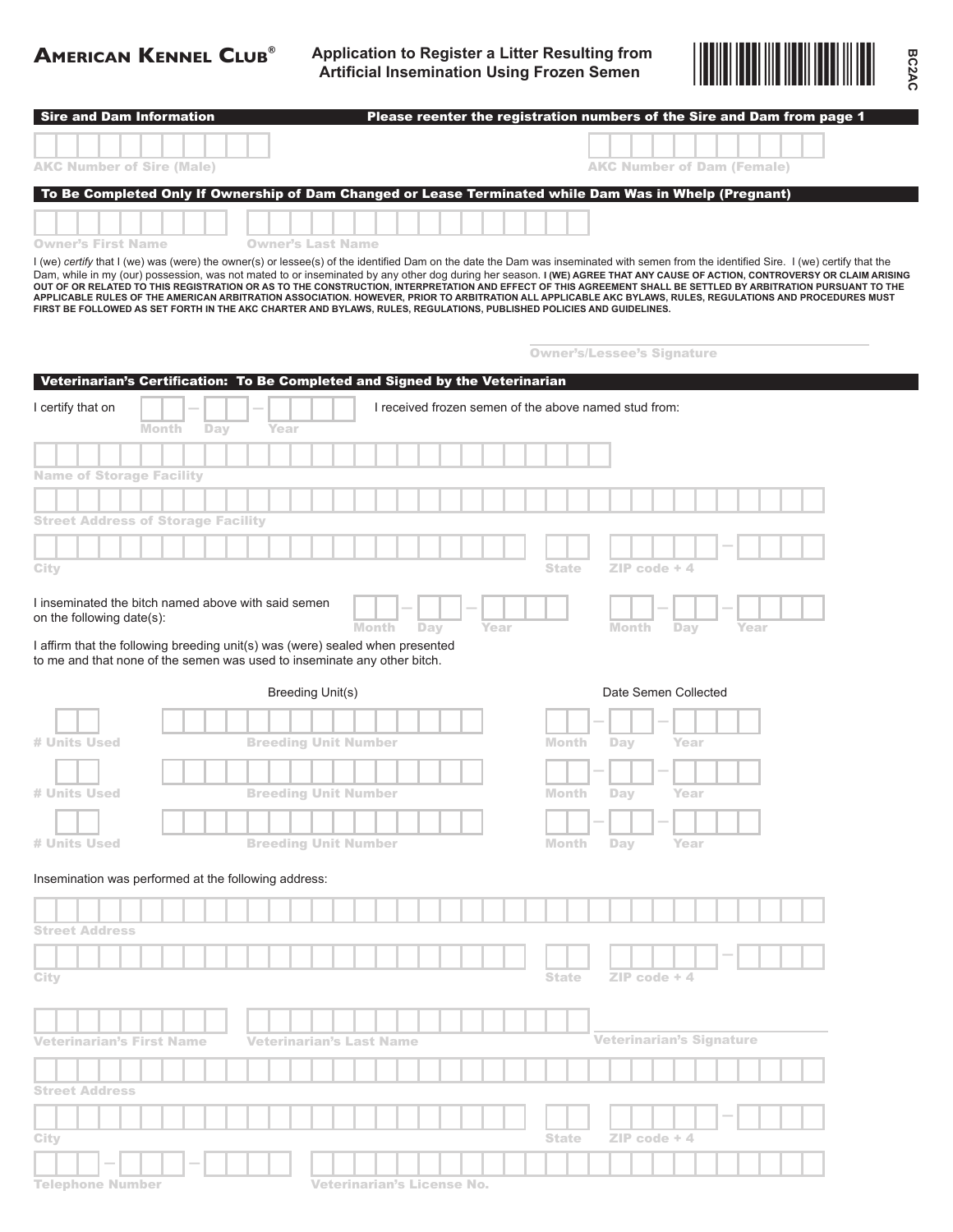

General Information and Instructions

| <b>Purpose</b>                                                        | Use this application to register a litter of puppies, resulting from artificial insemination, that was inseminated and<br>whelped in the USA from an AKC-registered female and the frozen semen of an AKC-registered male or an approved<br>foreign male of the same breed. AKC rules and regulations may be viewed on our Web site at: www.akc.org.                                                                                                                                                                                                                                                                                                                                                                                                                                                                |  |  |  |  |
|-----------------------------------------------------------------------|---------------------------------------------------------------------------------------------------------------------------------------------------------------------------------------------------------------------------------------------------------------------------------------------------------------------------------------------------------------------------------------------------------------------------------------------------------------------------------------------------------------------------------------------------------------------------------------------------------------------------------------------------------------------------------------------------------------------------------------------------------------------------------------------------------------------|--|--|--|--|
| <b>Mandatory</b><br><b>Requirements</b><br>for Frozen<br><b>Semen</b> | 1. After October 1, 1998, AKC DNA Profiling is required for all stud dogs whose semen is collected for frozen<br>semen use, including foreign stud dogs whose semen is collected and frozen to be imported for use in the<br>United States.<br>2. The collector/storer must be familiar with and comply with the AKC regulations for record keeping and<br>identification of dogs (see page 4).<br>3. The certifications on this application must be completed by the owner of the semen, the owner(s) or lessee(s)<br>of the dam, and the veterinarian who performed the artificial breeding.<br>4. Breeding unit identification must include breed, AKC registration number of stud, date semen collected, and<br>number of breeding units used. Note: This form is available on our Web site: www.akc.org.       |  |  |  |  |
| Other<br><b>Artificial</b><br>Insemination<br><b>Litters</b>          | Fresh Semen: Submit an Application to Register a Litter Resulting from Artificial Insemination Using Fresh Semen.<br>Fresh Extended Semen: Submit an Application to Register a Litter Resulting from Artificial Insemination Using<br>Fresh Extended Semen.<br>Note: These forms are available on our Web site: www.akc.org                                                                                                                                                                                                                                                                                                                                                                                                                                                                                         |  |  |  |  |
| Fees                                                                  | Processing fees are nonrefundable and all fees are subject to change without notice.<br>A litter application fee always comprises two parts: a processing fee (\$30.00) plus a puppy fee (multiply the number<br>of live puppies by \$2.00).<br>Additional fees are determined by circumstance:<br>Expedited Handling (\$35.00)<br>Expedited Handling is available in the Continental U.S. only.<br>Allow 3-5 business days for delivery.                                                                                                                                                                                                                                                                                                                                                                           |  |  |  |  |
|                                                                       | Required if it has been more than 6 months since the litter was whelped.<br>Late fee (\$65.00)<br>AKC DNA Profile (\$40.00)<br>AKC DNA kits are available through our Web site or can be ordered by<br>email: dna@akc.org. Prepaid kits are available for \$35.00.<br>Note: If paying by check or money order, make payable to: The American Kennel Club                                                                                                                                                                                                                                                                                                                                                                                                                                                            |  |  |  |  |
| <b>Mailing</b><br><b>Information</b>                                  | <b>Standard Handling</b><br><b>Expedited Handling</b><br>Send the completed application to:<br>Send the completed application to:<br>The American Kennel Club<br>The American Kennel Club<br>P.O. Box 900058<br>P.O. Box 900055<br>Raleigh, NC 27675-9058<br>Raleigh, NC 27675-9055                                                                                                                                                                                                                                                                                                                                                                                                                                                                                                                                 |  |  |  |  |
| <b>Additional</b><br><b>Requirements</b>                              | If there are more than two (2) Dam owners or lessees, contact the AKC for an Additional Signature Form.<br>$\bullet$<br>If a Dam was leased at the time of mating or birth of a litter, you must submit a Lease Notification form.<br>$\bullet$<br>Import DNA requirement: All imported dogs (male or female) registered on or after March 1, 2006 require<br>$\bullet$<br>AKC DNA profiling prior to the registration of their first AKC-registered litter.<br>Note: These forms are available on our Web site: www.akc.org                                                                                                                                                                                                                                                                                        |  |  |  |  |
| <b>Authorizations</b>                                                 | Signatures of persons other than the owners or lessees will be accepted only if a properly completed authorization<br>form has been filed with the AKC.<br><b>Note:</b> These forms are available on our Web site: www.akc.org                                                                                                                                                                                                                                                                                                                                                                                                                                                                                                                                                                                      |  |  |  |  |
| <b>Assistance</b>                                                     | Email AKC at info@akc.org or call 919-233-9767 to speak to an AKC Customer Service Representative,<br>Monday - Friday, 8:30 AM - 5:00 PM. Information about the registration process and downloadable forms<br>are available on our Web site: www.akc.org.                                                                                                                                                                                                                                                                                                                                                                                                                                                                                                                                                          |  |  |  |  |
| <b>Notice</b>                                                         | The American Kennel Club reserves the right to correct or cancel for cause the registration of this litter and<br>its descendants. Any misrepresentation on this application is one example of for cause cancellation and may<br>result in loss of AKC privileges. By supplying your email address and/or telephone number, you consent to<br>receive communications from AKC and third parties. Registration is not guaranteed. Processing fees are<br>nonrefundable and all fees are subject to change without notice. Once submitted, this application becomes<br>the property of the American Kennel Club.<br>All dogs from this litter will be eligible for Online Registration unless the designated box is checked. Please note<br>this is for co-owned litters only and all co-owners must be in agreement. |  |  |  |  |